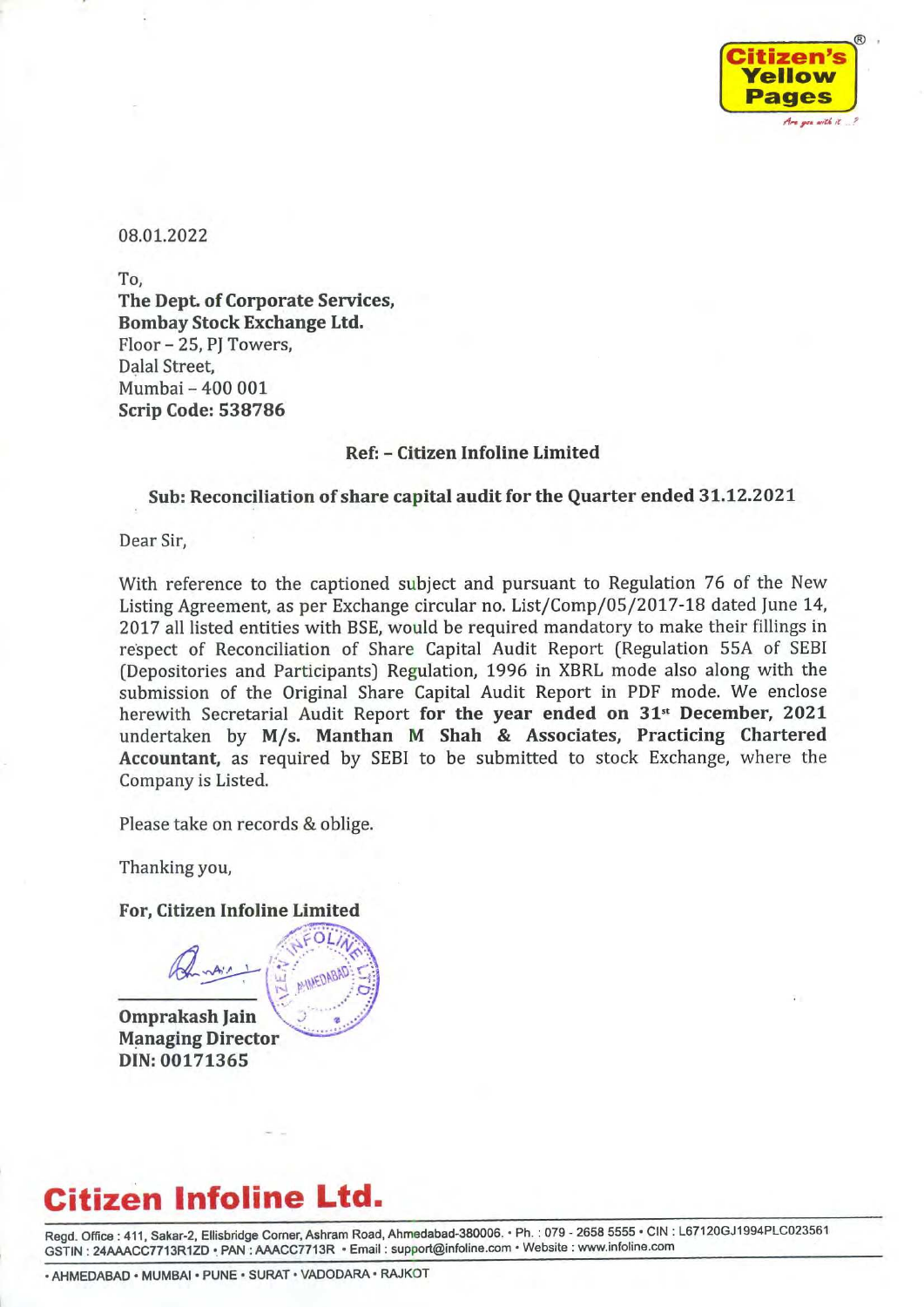# A

**CHARTERED ACCOUNTANTS** 

|          |                                                                                                                              |                      | RECONCILIATION OF SHARE CAPITAL AUDIT                                 |                                   |               |
|----------|------------------------------------------------------------------------------------------------------------------------------|----------------------|-----------------------------------------------------------------------|-----------------------------------|---------------|
| 1        | For Quarte Ended                                                                                                             | $\ddot{\cdot}$       | 31/12/2021                                                            |                                   |               |
| 2        | <b>ISIN</b>                                                                                                                  | $\ddot{\phantom{a}}$ | INE473L01018                                                          |                                   |               |
| 3        | <b>Face Value</b>                                                                                                            | :                    | Rs. 10/-                                                              |                                   |               |
| 4        | Name of the Company                                                                                                          | ÷                    | Citizen Infoline Limited                                              |                                   |               |
| 5        | Registered office Address                                                                                                    | $\ddot{\cdot}$       | 411-, Sakar - II,<br>Ellishbridge, Ashram Road,<br>Ahmedabad - 380006 |                                   |               |
| 6        | Correspondence Address                                                                                                       | :                    | -------- AS ABOVE-------                                              |                                   |               |
| 7        | Telephone & Fax Nos.                                                                                                         | ÷                    | Tel No. (079) 26585555                                                |                                   |               |
| 8        | Email address                                                                                                                | $\ddot{\cdot}$       | acc@infoline.com                                                      |                                   |               |
| 9        | Names of the stock Exchanges<br>Where the Company's securities are                                                           | $\ddot{\phantom{a}}$ | Bombay Stock Exchange                                                 |                                   |               |
| 10       | listed<br><b>Issued Capital</b>                                                                                              | :                    | Number Of<br>shares<br>5397300                                        | % Of Total<br>Issued Cap<br>100%  |               |
|          | Listed Capital (Exchange-wise) :                                                                                             |                      | 5397300                                                               | 100%                              |               |
| 11       | (as per company records)                                                                                                     |                      |                                                                       |                                   |               |
| 12       | Held in dematerialised form in CDSL:                                                                                         |                      | 224349<br>3532951                                                     | 4.16%<br>65.46%                   |               |
| 13<br>14 | Held in dematerialised form in NSDL:<br>Physical                                                                             |                      | 1640000                                                               | 30.39%                            |               |
| 15       | Total No.Of. Shares (12+13+14)                                                                                               | $\sim$ 1             | 5397300                                                               | 100.00%                           |               |
| 16       | Reasons for difference in any between<br>$(10&11)$ , $(10&15)$ , $(11&15)$                                                   |                      | NIL                                                                   |                                   |               |
| 17       | Certifying the details of changes in share capital during the quarter under consideration                                    |                      |                                                                       |                                   | Liste         |
|          |                                                                                                                              |                      |                                                                       | <b>Applied Not</b><br>Applied for | Stocl<br>Exch |
|          |                                                                                                                              |                      | No.Of Shares                                                          | Listing                           | e             |
|          | Particulars                                                                                                                  |                      | Nil                                                                   | Nil                               | Nil           |
|          | ***Rights, Bonus, Preferential issue, ESOPs, Amalamation, Conversion, Buyback, Capital<br>Forfeiture, any other (to specify) |                      |                                                                       |                                   |               |
|          | 18 Register of Members is updated (yes /                                                                                     |                      |                                                                       |                                   |               |
|          | no) if not, update upto which date                                                                                           |                      | Yes                                                                   |                                   |               |
| 19       | Reference of previous quarter with                                                                                           |                      |                                                                       |                                   |               |
|          | regards to excess dematerialised                                                                                             |                      | N.A.                                                                  |                                   |               |
|          | shares, if any : NIL                                                                                                         |                      |                                                                       |                                   |               |
|          |                                                                                                                              |                      |                                                                       |                                   |               |
|          |                                                                                                                              |                      |                                                                       |                                   |               |

17 Certifying the details of changes in share capital during the quarter under consideration as per Table below : **Lapplied Not** Listed on Whether intimated to CDSL

|                               |                                                           | <b>Applied Not</b> |         | L1  |
|-------------------------------|-----------------------------------------------------------|--------------------|---------|-----|
|                               |                                                           |                    | Stock   |     |
|                               |                                                           | Applied for        | Exchang |     |
|                               | No.Of Shares                                              | Listing            | le      |     |
| Particulars                   |                                                           |                    |         |     |
|                               | Nil                                                       | Nil                | Nil     | Nil |
| <b>Nil</b><br>$\cdot$ $\cdot$ | ESOBe Amalamation Conversion. Buyback, Capital Reducation |                    |         |     |

Nil<br>\*\*\*Rights, Bonus, Preferential issue, ESOPs, Amalamation, Conversion,

CA

B-414, Maradia Plaza, B/H Law Collage, Nr. Associated Petrol Pump, C.G. Road, Ahmedabad - 380006 Con:-079-48907578, Mo: Email:-admin@ manthanmshahandassociates.com<br>Email:-admin@ manthanmshahandassociates.com Website:-www.manthanmshahand associates.com